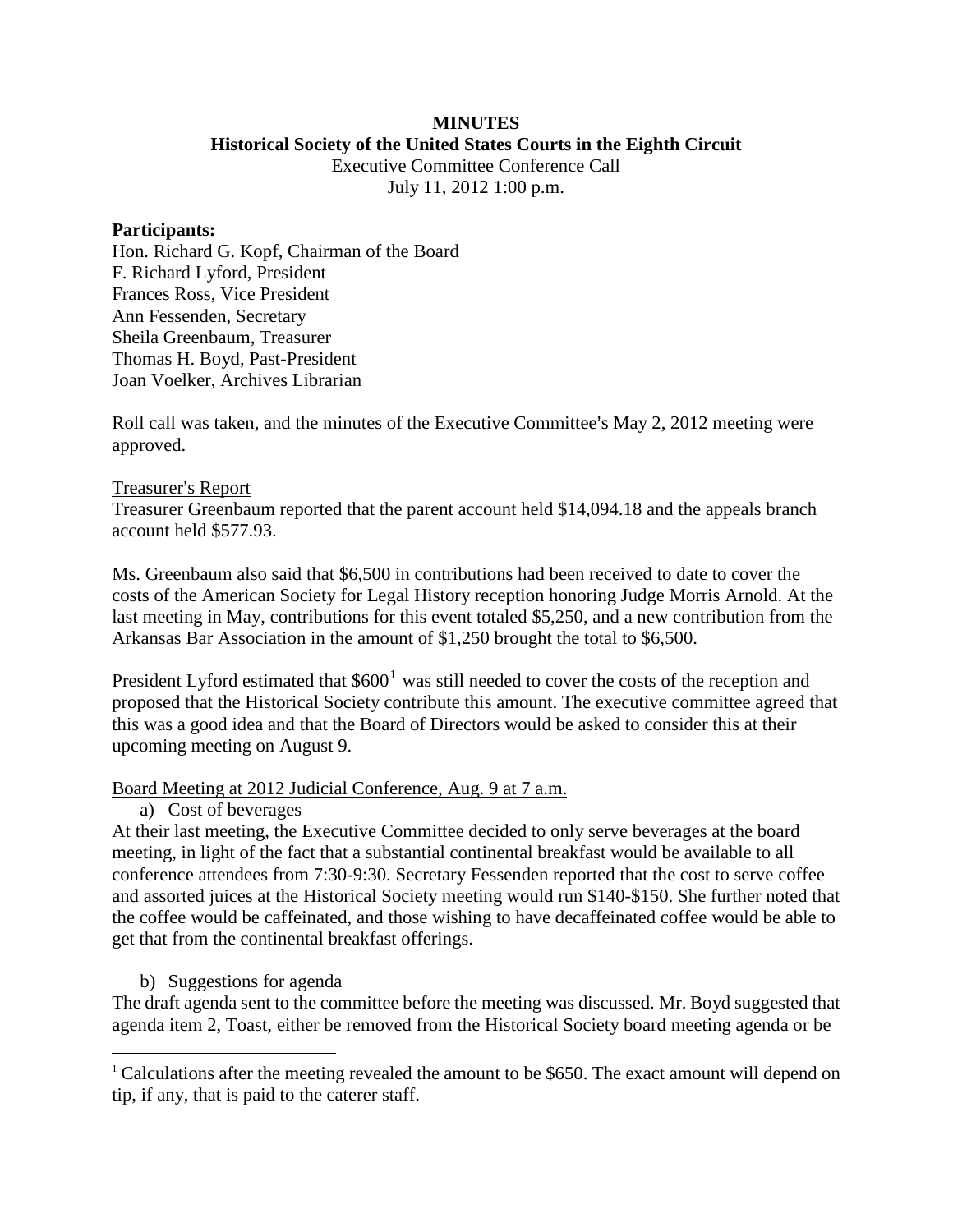listed as a pre-meeting activity. He said the toast would take place very early, 6:30-6:45. In Judge Nordbye's day the toast was known as the "Salute to the Sun." Mr. Boyd also said that Judge Tunheim had graciously agreed to take over Judge Nordbye's roll in leading the toast. Mr. Boyd planned to convey the information about the toast to others so they could participate.

## c) Notice of meeting and election via email and web

It was mentioned that notice of the meeting and need to elect officers had been sent out to the board via email and that notice of the election and call to nominate candidates for office had been posted on the public web site. Ms. Fessenden said that no one had contacted her to date with nominations.

## d) Display area

Ms. Voelker said that as mentioned at the last meeting, the display area would consist of a display honoring Judge Bright and looping DVDs showing Judge Bright's 2011 oral history and Judge Eisele's 2011 biographical documentary.

## e) Show and Share

Ms. Voelker said that she had learned that the meeting would be held in the Andy Kirk room on the  $3<sup>rd</sup>$  floor of the hotel and that the display area would be in a large area on the second floor by the ballroom and conference registration. She said that the meeting room would be large and could easily accommodate a table for Show and Share and that the question at hand was whether the committee would like to have a table for displaying the Show and Share items after the meeting. That table could be located either outside the meeting room on the third floor or in the display area on the second floor. Judge Kopf suggested and the committee agreed that that decision be up to whomever had to move the items to the second location.

### Annual Branch Reports

It was noted that the notice to submit branch annual reports had been sent earlier that morning.

# Reception of the American Society for Legal History (ASLH), Thurs., Nov. 8, 2012

a) Costs and available funds were discussed during the financial report, above.

# b) Honoring Judge Arnold

Ms. Ross said that someone from the Arkansas bar would make remarks, and Ms. Greenbaum said that a prestigious person from ASLH would make remarks. Ms. Fessenden noted that the group will need to move into the courtroom for this portion as acoustics in the  $28<sup>th</sup>$  floor lobby are very poor.

c) Attendance - Can donors attend? Who attends from the Historical Society? Ms. Greenbaum said that ASLH had expressed concern about granting free conference admission to 10 persons because of food counts. The executive committee agreed that it would be prudent to find out if anyone is interested in attending the conference in St. Louis before pursing this further with ASLH. President Lyford offered to call the ASLH treasurer should the committee find interested persons.

Ms. Greenbaum noted that ASLH said that the Historical Society would be given a full page in the program to do with as it wished.